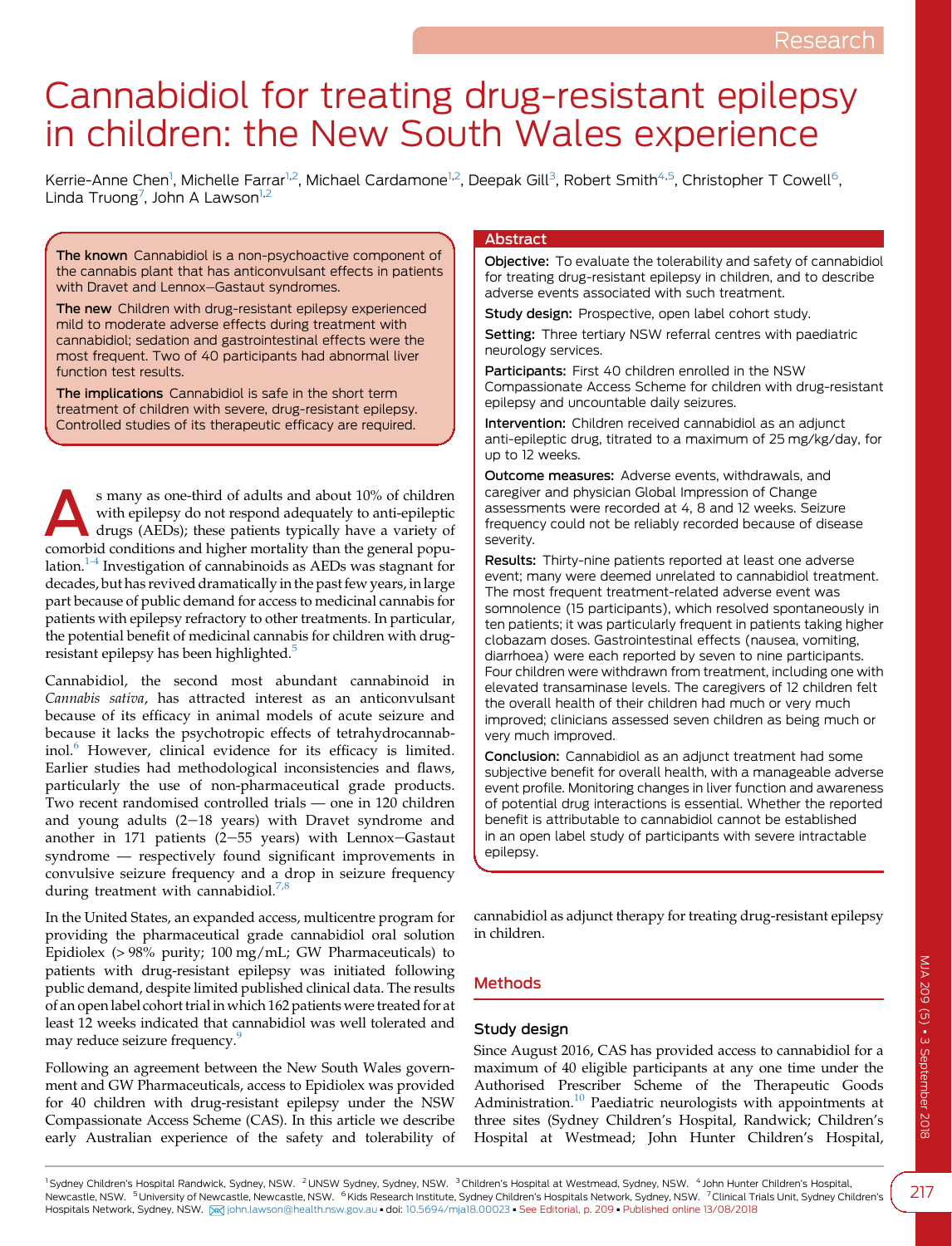Newcastle) were invited to participate. GW Pharmaceuticals provided Epidiolex at no cost. The CAS remains operational, continuing to enrol patients for treatment with Epidiolex.

# Study protocol

Patients who met the eligibility criteria (Box 1) were nominated by their treating paediatric neurologist. Patients were triaged according to epilepsy severity, number of hospital admissions, and age (younger patients preferred). Demographic and diseaserelated data for the first 40 eligible patients were recorded during the baseline visit, and supplemented by medical records data, including information on severity of disease: aetiology, age of onset, intellectual disability, modified Rankin Scale for Neurological Disability score (range: 0, no symptoms, to 6, death $^{11}$ ), previous and current AEDs, non-pharmacological treatment for epilepsy, number of intensive care unit admissions for seizures, and hospital admissions and emergency department presentations during the preceding 12 months. Blood parameters (full blood count, biochemistry, liver function tests, coagulation) were also assessed and electrocardiography undertaken at the baseline visit. The total numbers of emergency rescue medication episodes, episodes of status epilepticus, presentations to emergency departments, and hospital admissions were recorded at baseline (4-week historical control) and throughout treatment. All caregivers were provided with written information about the CAS trial and gave written informed consent.

Enrolled participants were prescribed cannabidiol, but continued their usual AED regime. The initial dose was 5 mg/kg/day in two divided doses, and was increased by 5 mg/kg/day at weekly or longer intervals until the target dose of 25 mg/kg/day was reached. The target dose and dose titration could be altered for clinical reasons, as could the doses of the concomitant AEDs. Participants could continue to receive cannabidiol beyond the 12 weeks of the study if clinically indicated.

Patients attended the clinic for monitoring at 4, 8 and 12 weeks. The current doses of cannabidiol and other drugs, adverse events (including notifiable serious adverse events), and physician and caregiver Global Impression of Change assessments<sup>[12](#page-4-0)</sup> were recorded. Quantitative assessment of seizure numbers was not possible because of the severity of disease in our cohort (with uncountable seizures an entry criterion), precluding a standard clinical trial. Instead, caregivers were asked to report their impression of any change from baseline seizure frequency for each seizure type. Blood parameters and levels of other AED drugs were also assessed during the monitoring visits.

# Data analysis

Data on clinical features were summarised as numbers or medians (with ranges); means (with ranges) were calculated for the number of status epilepticus episodes, use of midazolam as rescue medication, and presentations to emergency departments or hospital admissions during the 4-week historical baseline and the 3-month trial period, and compared in Student paired  $t$  tests.  $P < 0.05$  was deemed statistically significant.

# Ethics approval

The protocol for this study was approved by the Sydney Children's Hospital Network Human Research Ethics Committee (reference, LNR/16/SCHN/226).

# Results

# Demographic characteristics

Twenty-two boys and 18 girls were enrolled; their mean age was 8.4 years (median, 8.5 years; range, 1.6-16.6 years). Their mean age at diagnosis of epilepsy was 2.5 years (median, 1.1 years; range,  $0-12$  years). Epileptic encephalopathy (not otherwise specified; ten

# 1 Eligibility and exclusion criteria for participation in trial of cannabidiol for treating drug-resistant epilepsy in children

#### Eligibility criteria

- Clinical diagnosis of severe, intractable childhood epilepsy with uncountable seizures
- Under 18 years of age at the time of consent
- Seizures at least daily during past 6 months
- At least one non-elective epilepsy-related hospital admission during 2015
- Failure of clinical trials of at least five anti-epileptic drugs, including one trial of a combination of two drugs. Vagal nerve stimulation, epilepsy-related surgery, deep brain stimulation, and ketogenic diet were considered equivalent to trials of anti-epileptic drugs
- Attempted but did not respond to an appropriate anti-epileptic drug specifically indicated for genetic epilepsy syndromes
- Dominant seizure type is uncountable; eg, atypical absence, non-convulsive status, multiple tonic seizure clusters, large number of daily seizures
- Administered one to four baseline anti-epileptic drugs at stable doses for at least 4 weeks prior to enrolment; vagal nerve stimulation and ketogenic diet do not count toward this limit
- Written informed consent from the participant or their parent or guardian
- Parental/guardian compliance with Compassionate Access Scheme monitoring requirements

#### Exclusion criteria

- Use of any cannabis-related product in month prior to consent
- Clinically significant electrocardiographic abnormalities
- Girls/women who are pregnant
- A terminal illness, with life expectancy no longer than 3 months
- Unable to take Epidiolex by the oral, nasogastric or gastrostomic routes, including patients requiring exclusively direct jejunal feeding or intravenous administration
- Known allergy to cannabidiol, another cannabinoid, or any component of Epidiolex
- Pre-existing and clinically significant abnormalities of complete blood count, electrolyte, coagulation, hepatic function, or enzyme levels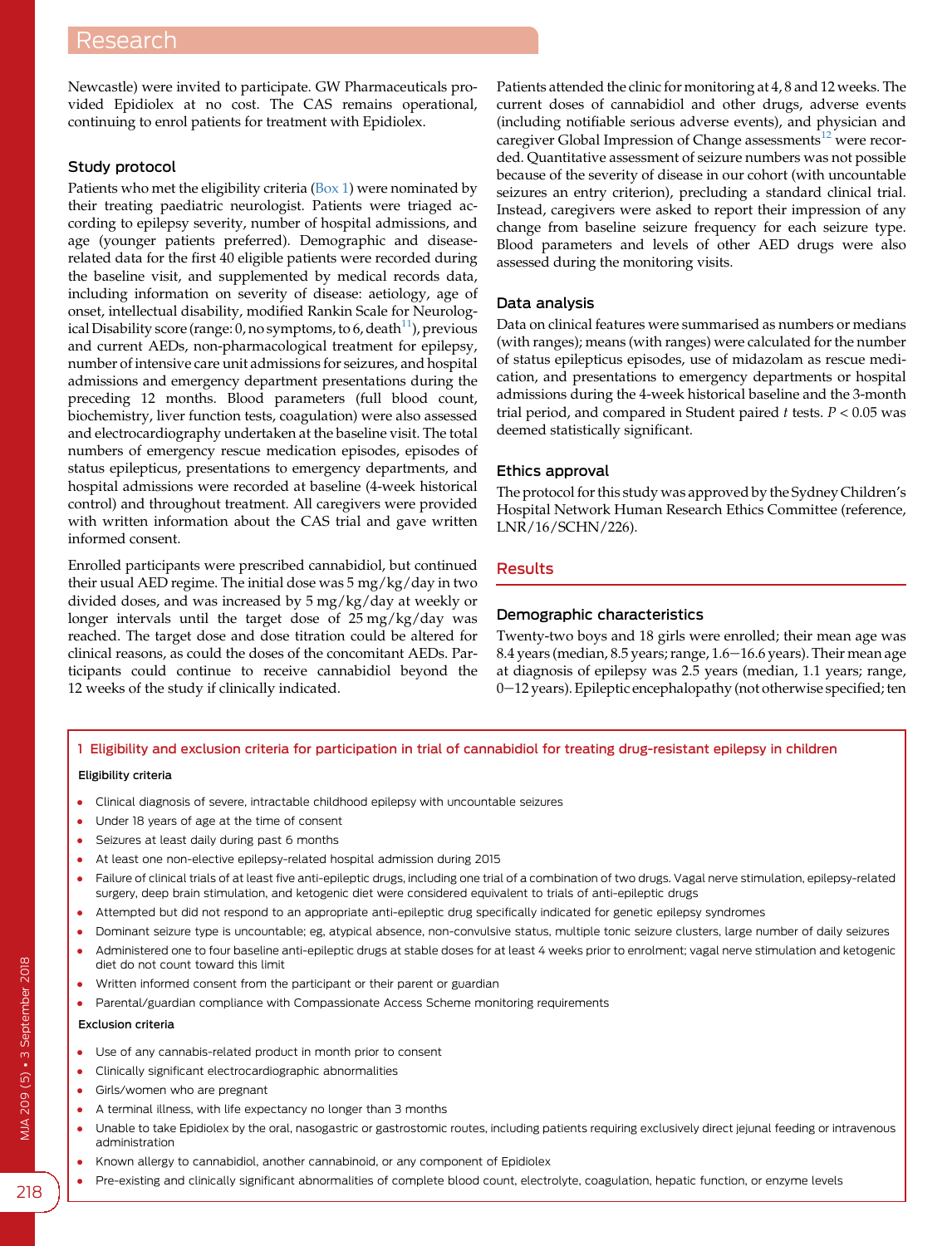#### 2 Demographic characteristics at baseline and diagnoses for the 40 participants

**Characteristic** 

| Age (years), median (range)                           | $8.5(1.6 - 16.6)$ |
|-------------------------------------------------------|-------------------|
| Sex (boys)                                            | 22                |
| Previously trialled medications, median (range)       | $9(3-14)$         |
| Syndrome                                              |                   |
| Focal/multifocal epilepsy                             | 10                |
| Epileptic encephalopathy (not otherwise<br>specified) | 10                |
| Lennox-Gastaut syndrome                               | 8                 |
| Dravet syndrome                                       | б                 |
| Doose syndrome                                        | 4                 |
| Generalised epilepsy                                  | 2                 |
| Aetiology                                             |                   |
| Genetic                                               |                   |
| SCNIA mutation                                        | 6                 |
| MECP2 mutation                                        | $\overline{2}$    |
| Other confirmed genetic basis                         | 1                 |
| Presumed genetic basis                                | 19                |
| Structural                                            |                   |
| Malformations of cortical development                 | 6                 |
| Neurodegenerative                                     | 1                 |
| Post-encephalitic epilepsy                            | 1                 |
| Hypoxic-ischaemic encephalopathy                      | 1                 |
| Tuberous sclerosis                                    | 2                 |
| Other neurocutaneous type                             | 1                 |
|                                                       |                   |

patients) and focal/multifocal epilepsy (ten patients) were the most frequent syndrome diagnoses (Box 2). Intellectual disability, determined by the treating clinician or by formal developmental assessment, was severe in 17, moderate in 10, mild in 11, and absent in two patients. Functional impairment was assessed with a modified Rankin scale; 22 patients were scored  $4-5$ , indicating that most had moderate to severe disability.<sup>[11](#page-4-0)</sup>

In the 12 months prior to cannabidiol therapy, the mean number of emergency department presentations or admissions to hospital was  $0.29$  (range,  $0-1.25$ ) per patient per month. The mean lifetime number of admissions to the paediatric intensive care unit for status epilepticus or other complications of seizures was 1.1 (range,  $0-7$ ) per patient. Patients had trialled a median of nine AEDs (range,  $3-14$ ) before starting cannabidiol therapy, and were currently using a median of three concurrent AEDs (range,  $1-5$ ), the five most frequent being clobazam (21 patients), valproate (20), levetiracetam (12), topiramate (10), and lamotrigine (10). Twentysix patients had undergone non-pharmacological treatments for epilepsy, including 19 patients who had been or were currently on a ketogenic diet, four who had had surgical resections, and three who had had corpus callosotomies, as well as two with vagal nerve stimulators. Four patients had previously trialled artisanal cannabinoids for epilepsy; no information was available on their effect.

# Withdrawals

By 12 weeks, there had been four withdrawals (duration of treatment, 2 days to 11.1 weeks). Two withdrew because seizure frequency increased (one withdrawing after 2 days), one because of significant somnolence that resulted in poor feeding and respiratory depression, and one because their transaminase levels were elevated. All other participants continued to receive cannabidiol after conclusion of the study.

## Adverse events

Thirty-nine patients reported at least one adverse event, but many were deemed unrelated to cannabidiol treatment; those reported by at least ten participants are listed in Box 3. Intercurrent illness was the most common adverse event (24 patients), and was usually mild and unrelated to cannabidiol treatment. Sixteen participants reported increases in seizure frequency or duration, or episodes of status epilepticus; in two cases, clinicians regarded a relationship with cannabidiol treatment as plausible. Gastrointestinal symptoms (diarrhoea, vomiting, anorexia) were each experienced by seven to nine patients, but were generally mild; diarrhoea and anorexia were attributed to cannabidiol therapy in only four cases.

Fifteen patients reported sedation after a median two weeks' treatment with cannabidiol (range, one day to 11.5 weeks) and a median dose of  $15 \text{ mg/kg/day}$  (range,  $5-25 \text{ mg/kg/day}$ ). Ten participants recovered without intervention; the cannabidiol dose was reduced or titration interrupted for four, and for one patient the intervention was unknown. Seven of these 15 patients were also taking clobazam (median dose, 0.86 mg/kg/day; range,  $0.40-1.56$  mg/kg/day); the median clobazam dose for 14 patients who did not experience sedation was lower (0.44 mg/kg/day;

#### 3 Adverse events most frequently reported by 40 children during first 12 weeks of treatment with cannabidiol for drug-resistant epilepsy

|                      | Number of participants with event |                             |                          | Cannabidiol therapy: median (range) |                  |
|----------------------|-----------------------------------|-----------------------------|--------------------------|-------------------------------------|------------------|
| Adverse event        | Total                             | Cannabidiol therapy-related | Median severity of event | Dose (mg/kg/day)                    | Duration (weeks) |
| Benign viral illness | 24                                | 0                           | Mild                     | $20(5-25)$                          | $3.1(0.1-11)$    |
| Increased seizures   | 16                                |                             | Moderate                 | $25(5-25)$                          | $7.8(0.3-15)$    |
| Somnolence           | 15                                | 13                          | Mild                     | $15(5 - 25)$                        | $2.0(0.1-11)$    |
| Diarrhoea            | 9                                 | 4                           | Mild                     | $20(5-25)$                          | $3.4(0.1 - 7.9)$ |
| Anorexia             |                                   | 4                           | Mild                     | $15(5 - 25)$                        | $2.0(0.1 - 8.9)$ |
| Vomiting             |                                   |                             | Mild                     | $25(5-25)$                          | $5.7(0.1-11)$    |
| Rash                 | 4                                 |                             | Mild                     | $15(5 - 25)$                        | $2.3(0.7-5.9)$   |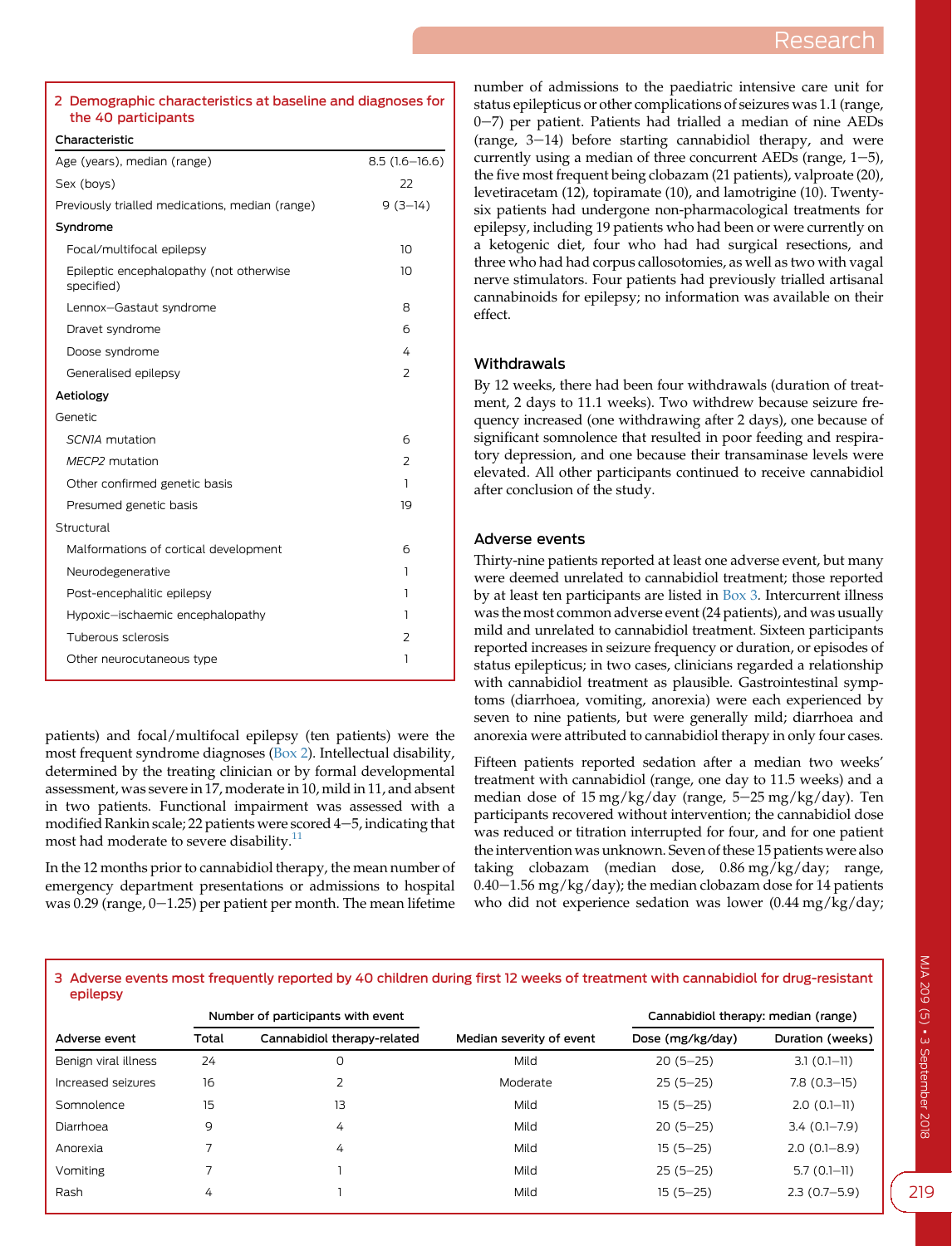range,  $0.09-2.6$  mg/kg/day). Blood levels of clobazam and N-desmethylclobazam (norclobazam) could not be assessed.

Two patients had elevated transaminase levels; one withdrew from the trial and the other required temporary interruption of cannabidiol and valproate therapies. Each was receiving  $28-35$  mg/kg/ day valproate.

#### Serious adverse events

There were 23 serious adverse events in 15 patients that resulted in hospital admission or prolongation of admission, or were deemed important medical events, of which eight events in six patients were considered treatment-related by the treating physician. The most frequent serious adverse events were increased seizure number in eight patients (treatment-related in one patient) and intercurrent illness in five (none treatmentrelated). Further treatment-related serious adverse events included liver function derangement (resulting in withdrawal) and hyperlipidaemia, each in one patient. One patient had severe somnolence with anorexia and respiratory depression after two weeks of treatment, resulting in prolongation of hospital admission and eventual withdrawal. Supra-therapeutic phenytoin levels with signs of clinical toxicity in two participants were considered to be related to cannabidiol treatment by both treating physicians, and occurred at cannabidiol doses of 10 mg/kg/day (at 4 weeks) and 25 mg/kg/day (at 11.7 weeks) The phenytoin level of one participant had been 19 mg/mL (at the upper end of the therapeutic range,  $10-20$  mg/mL) prior to commencing cannabidiol therapy.

### Other outcomes

Throughout the 12 weeks, 17 patients were admitted to hospital or presented to the emergency department (mean, 0.39 admissions/ patient/month; range,  $0-2$ ), not significantly different from the rate for the preceding 12 months ( $P = 0.28$ ). There was no significant change in the number of rescue medication episodes (4-week historical baseline: mean,  $0.52$  uses/patient/month; range,  $0-11$ ; treatment period: mean, 0.58 midazolam uses/patient/month; range,  $0-3.7$ ;  $P = 0.88$ ) or episodes of status epilepticus (4-week historical baseline: mean, 0.25 episodes/patient/month; range, 0-4; treatment period: mean, 0.27 episodes/patient/month; range,  $0-2$ ;  $P = 0.91$ ). No participants reported complete freedom from seizures.

#### Subgroup analyses

Twelve children were rated much improved or very much improved by their caregiver in Global Impression of Change assessment at 12 weeks; their mean age was 6.3 years (range, 1.9-15.4 years), younger than the other 28 participants (mean, 9.2 years; range,  $1.6-15.6$  years). The most common syndrome diagnoses in this group were multifocal/focal epilepsy or Dravet syndrome (four children each). The most frequent concomitant AEDs were clobazam (nine children), valproate (seven) and oxcarbazepine (three); 12 of the other 28 children were taking clobazam. According to physician Global Impression of Change assessments, seven participants were much or very much improved, and five were slightly improved (Box 4).

Six children had diagnoses of Dravet syndrome. As rated by their caregivers, one was very much improved, three improved, one slightly improved, and one unchanged after 12 weeks' cannabidiol treatment; physicians rated none as being very much improved, two as improved, three as slightly improved and one unchanged. All children with Dravet syndrome were



provide a rating.  $\blacklozenge$ 

taking clobazam (median dose, 0.35 mg/kg/day; range,  $0.19 - 0.71$  mg/kg/day).

# **Discussion**

Of 40 children with severe refractory epilepsy who commenced cannabidiol treatment, 36 completed 12 weeks' therapy with only mild to moderate treatment-related adverse effects, despite multiple comorbid conditions and polypharmacy. Most of the reported adverse events were unrelated to cannabidiol treatment or temporary. The withdrawal rate of 10% was comparable with those of previous trials  $(13-14\%)$ .<sup>[7,8](#page-4-0)</sup> Somnolence was the most frequent adverse event that could plausibly be attributed to cannabidiol; it was experienced by nearly 40% of participants, comparable with rates of  $14-36%$  reported by other investigators.<sup>[7-9](#page-4-0)</sup> Cannabidiol inhibits the catabolism of an active clobazam metabolite, N-desmethylclobazam, and this may explain why patients taking both drugs are more likely to experience sedation.<sup>[13](#page-4-0)</sup> The participants in our cohort who reported somnolence were taking a higher median dose of clobazam than those who did not. Elevated transaminase levels have previously been reported for  $1-23%$  of children receiving cannabidiol, particularly in children taking valproate;<sup>[7-9,13](#page-4-0)</sup> our rate of 5% is consistent with these reports. It is important that the liver function of any patient commencing cannabidiol treatment be monitored at regular intervals, especially if they are also taking valproate.

Our study had no objective outcome measure of efficacy, as the strict eligibility criteria (including uncountable seizures) for participation meant that changes in seizure frequency could not be quantified. The mean number of emergency department presentations and hospital admissions increased while taking cannabidiol, as did the numbers of episodes of status epilepticus and the use of rescue medications, but the differences were not statistically significant. Twelve of 36 caregivers reported substantial improvement of their child's condition in their Global Impression of Change assessments of overall improvement in health, $11$  as did the clinicians for seven of 37 children. Of the participants rated by caregivers as much or very much improved, nine were taking clobazam, compared with 12 of the other 28 children.